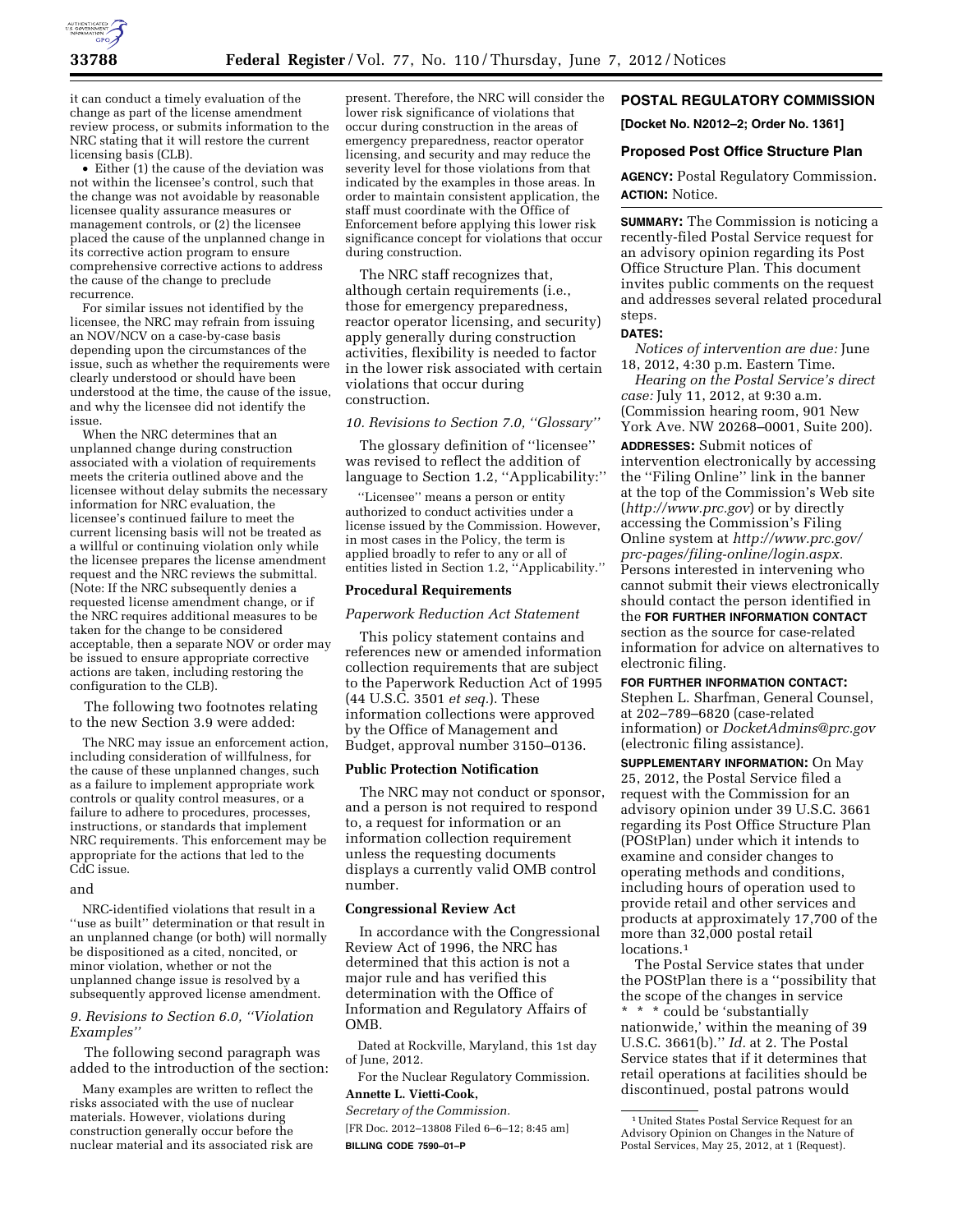have to obtain services at a different postal facility or through alternate access channels. *Id.* 

The Postal Service has identified the POStPlan as having the potential to change service nationwide and has asked for a Commission advisory opinion. Under these circumstances, the Commission shall provide an opportunity for a hearing on the record and provide a written opinion on the POStPlan. 39 U.S.C. 3661(c).

*Request.* The Request is accompanied by testimony from one witness, Jeffrey C. Day (USPS–T–1), and five library references.2

Witness Day, Manager, Retail Operations, in the Office of Delivery and Post Office Operations at Postal Service Headquarters states that he has primary responsibility for developing policies and procedures relating to the day-today operations of post offices, opening or closing of retail facilities, and improving the customer experience. USPS–T–1 at i.

In his testimony, witness Day describes the current state of the Postal Service's retail network and recent trends in customer behavior. *Id.* at 2–5. He then compares the retail access and services offered by the Postal Service with actual retail activity. *Id.* at 5–9. The testimony describes the POStPlan as a Headquarters-initiated review of all EAS Level 16 or below post offices by examining workload. *Id.* at 11. Witness Day explains that approximately 17,700 post offices will be examined under the POStPlan.3 *Id.* Those post offices with an Adjusted Earned Workload (AEWL) for FY 2011 greater than 5.74 hours will be categorized as EAS Level 18 or above. Id. at 12. Those post offices with an AEWL of 5.74 hours or fewer will be categorized as either Remotely Managed Post Offices (RMPOs) or Part-Time Post Offices (PTPOs). *Id.* at 11.

Witness Day states that RMPOs will be subject to realigned weekday window service of 2, 4, or 6 hours per weekday, depending upon workload. *Id.* at 12–13. He explains that RMPOs realigned with 6 window service hours will be staffed by a career employee, and RMPOs realigned with 2 or 4 window service hours will be staffed by a non-career employee. He notes that RMPOs will

report to and be managed by a postmaster located at a designated Administrative Post Office (APO). *Id.* at 13.

Witness Day states that those post offices that would otherwise qualify as RMPOs will be classified as PTPOs if (1) the post office is 25 or more driving miles from the nearest post office, or (2) the post office is outside a 25-mile radius of the nearest APO. He explains that PTPOs will be staffed by a career employee for 6 hours of window service each weekday, regardless of workload, and will report to a district office rather than an APO. *Id.* at 13–14.

Witness Day also states that the Postal Service generally will not study for discontinuance post offices that are part of the POStPlan ''unless the community has a strong preference for discontinuance \* \* \*.'' *Id.* at 15. For post offices currently being studied for discontinuance, the Postal Service will hold the discontinuance process in abeyance pending a determination of whether to realign retail window hours. *Id.* at 18. When the community expresses a strong preference for one of the alternative access means other than realigned window service hours under the POStPlan, the Postal Service will proceed with a discontinuance study utilizing the procedures set forth in ''USPS Handbook PO–101.'' 4

Witness Day states that, beginning in September 2012, the Postal Service will survey customers to solicit their preferences for realigned window service hours or a discontinuance study. *Id.* at 17, 21. The Postal Service will then review the surveys and hold a community meeting to discuss the survey results. If the Postal Service determines to maintain the post office with realigned retail hours, it will consider feedback from the community meeting to determine the time of day in which retail window service will be available and the timeline for implementation. If the post office is not continued with realigned window service hours, the Postal Service will likely study the facility for discontinuance. *Id.* at 17–18.

The Request and all supporting public materials are on file in the Commission's docket room for inspection during regular business hours, and are available on the Commission's Web site at *[http://](http://www.prc.gov)  [www.prc.gov.](http://www.prc.gov)* 

*Timing.* The Postal Service believes that its filing satisfies the requirements of 39 CFR 3001.72, which states that a request for an advisory opinion must be filed at least 90 days in advance of the effective date of the proposed changes. *See* Request at 10. Although witness Day indicates that the Postal Service will begin upgrading post offices identified as APOs and those with an AEWL of greater than 5.74 hours per day to EAS Level 18 post offices in June 2012, he also states that ''no reduction in hours or discontinuance study pursuant to POStPlan will occur until more than 90 days after the filing of the request for an advisory opinion with the PRC.'' USPS–T–1 at 21.

*Further procedures.* 39 U.S.C. 3661(c) requires that the Commission afford an opportunity for a formal, on-the-record hearing of the Postal Service's Request under the terms specified in sections 556 and 557 of title 5 of the United States Code before issuing its advisory opinion. Based on its preliminary review of the Request, the Commission finds it appropriate to expedite the proceeding. To facilitate expeditious review of the matter, the Commission expects parties to make judicious use of discovery, discovery objections, and motions' practice. Every effort should be made to confer to resolve disputes informally.

All interested persons are hereby notified that notices of intervention in this proceeding shall be due on or before June 18, 2012. *See* 39 CFR 3001.20 and 3001.20a. Consistent with rule 20, each person filing a notice of intervention shall, *inter alia,* specify the nature of his/her interest and whether or not he/she requests a hearing. *See* 39 CFR 3001.20. Discovery may be propounded upon filing a notice of intervention. Responses to discovery shall be due within 7 days.

The procedural schedule shown below the signature of this order will be followed in this proceeding assuming that no participant desires to present rebuttal testimony. Participants who wish to present rebuttal testimony must notify the Commission of their intent to file, and the nature of their rebuttal, by July 11, 2012. Rebuttal testimony, if requested, will be due July 18, 2012. The balance of the procedural schedule will be revised accordingly.

*Public Representative.* Section 3661(c) of title 39 requires the participation of an ''officer of the Commission who shall be required to represent the interests of the general public.'' Pursuant to 39 U.S.C. 505, Emmett Rand Costich is designated to serve as the Public Representative to represent the interests of the general public in this proceeding.

<sup>2</sup>*See* Notice of United States Postal Service of Filing of Initial Library References, May 25, 2012, identifying and describing the library references filed in support of the Postal Service's direct case.

<sup>&</sup>lt;sup>3</sup>The post offices examined under the POStPlan include all 17,728 EAS Level 16 or below post offices that were operational as of the end of FY2011. Witness Day explains that this number includes post offices that have been suspended or become non-operational since the close of FY2011, but that those post offices will not be part of the POStPlan. USPS–T–1 at 1 n.1.

<sup>4</sup> *Id.* at 22–23; *see* 39 CFR part 241. Witness Day notes that the discontinuance process has been improved so that it now uses actual employee costs based on historical data, includes detailed financial information such as one-time costs not previously accounted for, and captures more non-revenue transactions. USPS–T–1 at 23–24.